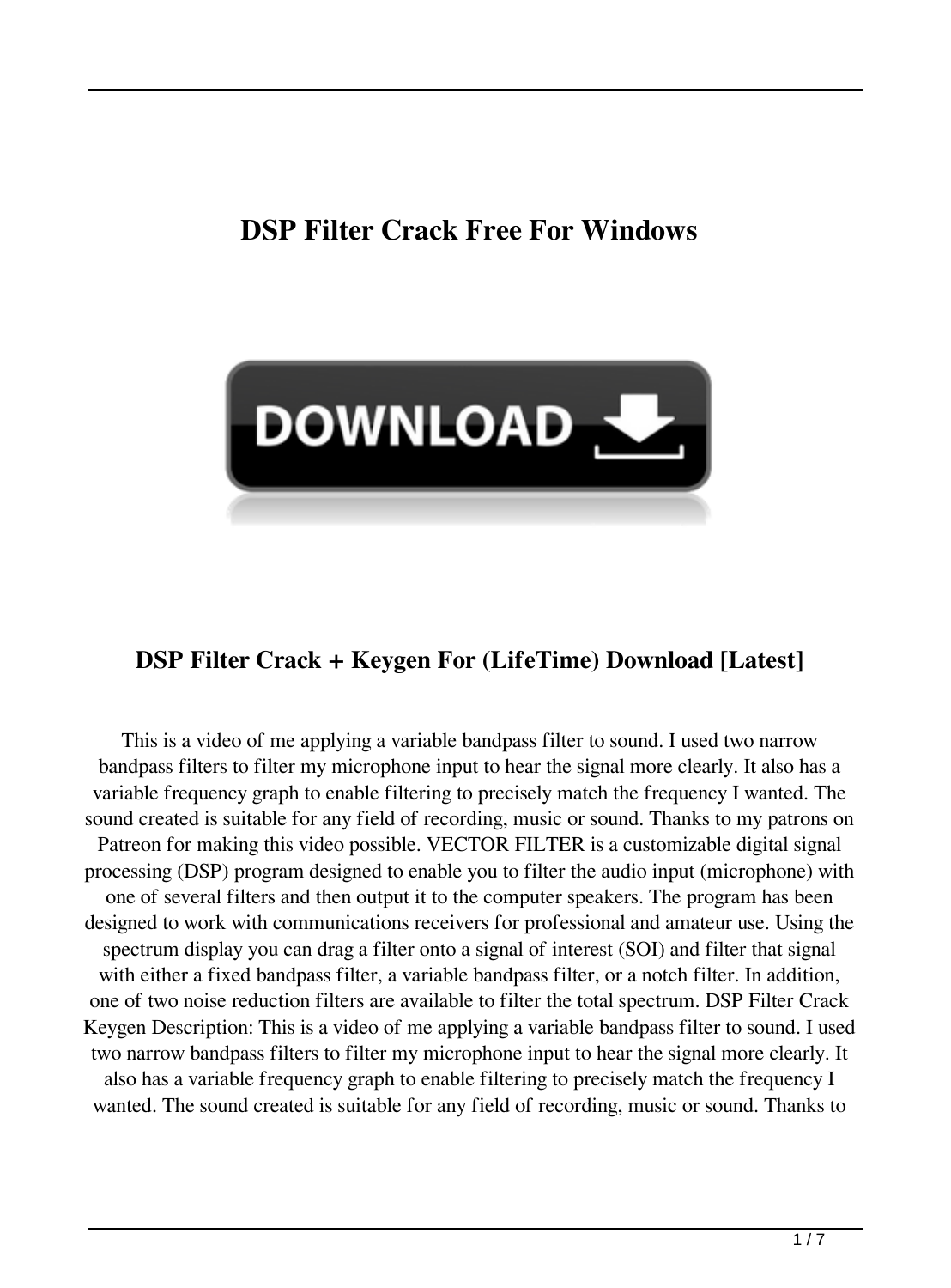my patrons on Patreon for making this video possible. VECTOR FILTER is a customizable digital signal processing (DSP) program designed to enable you to filter the audio input (microphone) with one of several filters and then output it to the computer speakers. The program has been designed to work with communications receivers for professional and amateur use. Using the spectrum display you can drag a filter onto a signal of interest (SOI) and filter that signal with either a fixed bandpass filter, a variable bandpass filter, or a notch filter. In addition, one of two noise reduction filters are available to filter the total spectrum. DSP Filter Description: This

#### **DSP Filter Crack + Registration Code**

The program provides several types of filtering: \* fixed bandpass filter \* variable bandpass filter \* notch filter \* spectrum display \* snippet display \* Each type of filter has a fixed frequency center and bandwidth \* Each type of filter has a fixed frequency center and bandwidth \* The notch filter has only the center frequency \* The notch filter has only the center frequency \* The notch filter is only available at the center of the filter \* The notch filter is only available at the center of the filter \* The variable bandpass and fixed bandpass filters have moving \* band limits that can be controlled \* The variable bandpass and fixed bandpass filters have moving \* band limits that can be controlled \* The variable bandpass and fixed bandpass filters are limited \* The variable bandpass and fixed bandpass filters are limited \* The variable bandpass and fixed bandpass filters have dynamic limits \* The variable bandpass and fixed bandpass filters have dynamic limits \* The notch filter can be used to filter out the same frequency that is being moved by the variable bandpass and fixed bandpass filters The frequency center and bandwidth of each filter can be changed at any time. These changes are made in any combination using the mouse (Windows) and keyboard (Mac). To create a new filter: 1. Put the mouse over the SOI on the spectrum display and click on it 2. The frequency center and bandwidth are displayed at the bottom of the spectrum display 3. Click on center frequency to enter the frequency 4. Click on bandwidth to enter the bandwidth 5. The filter is created To change the frequency center and bandwidth: 1. Put the mouse over a frequency on the SOI on the spectrum display and click on it 2. The frequency center and bandwidth are displayed at the bottom of the spectrum display 3. Change the center frequency or bandwidth by clicking on the center frequency or bandwidth 4. The filter is updated Note: The center frequency and bandwidth are dependent on the type of filter. The notch filter has only one frequency center and bandwidth. DSP Filter Torrent Download Features: \* Interface with the frequency range selector \* Can change the center frequency, bandwidth, speed for fade, and total zoom \* Can also create an OR filter using the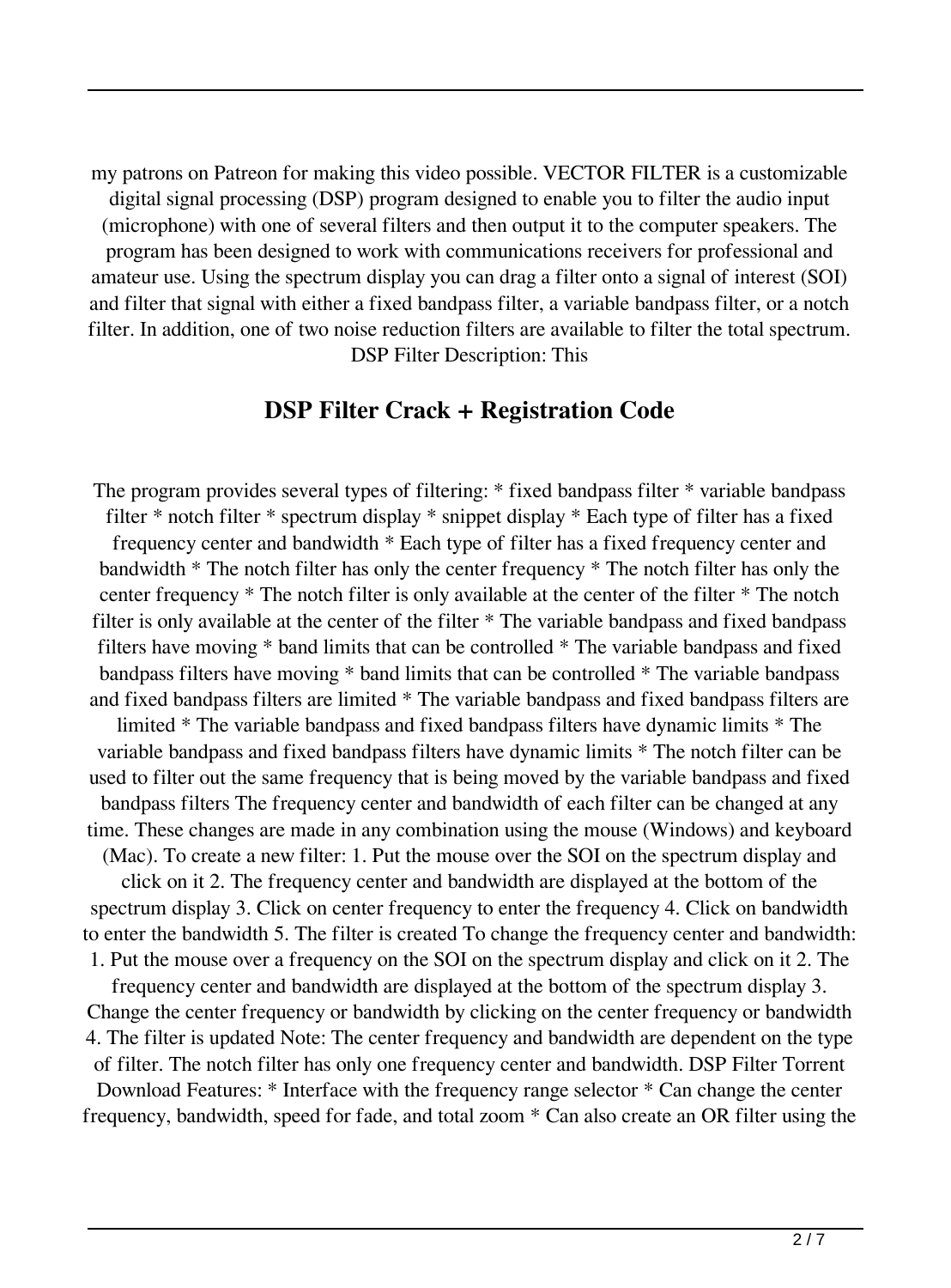two buttons on the bottom right of a69d392a70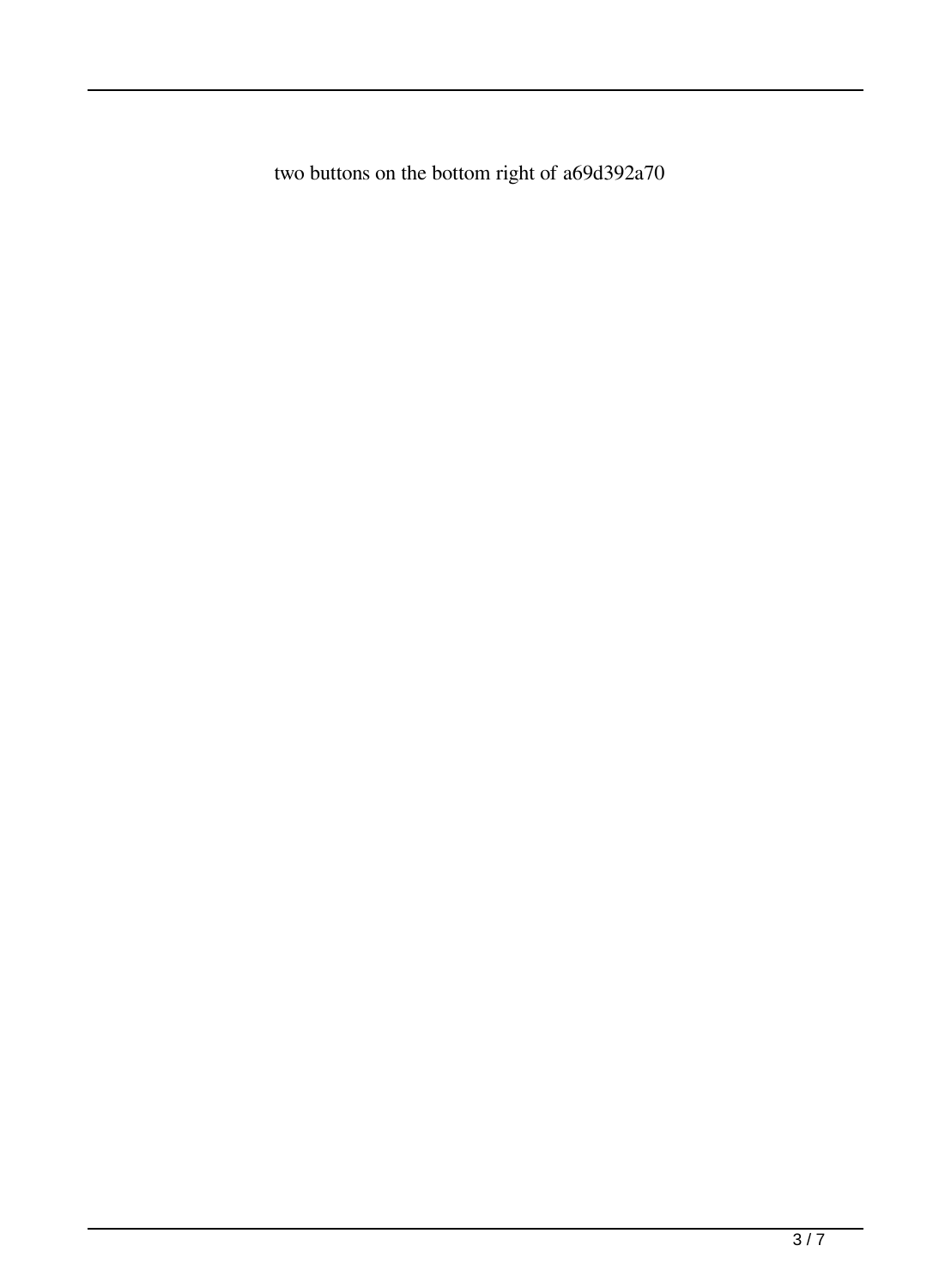### **DSP Filter Crack+ (LifeTime) Activation Code PC/Windows (Updated 2022)**

- Very easy to use. Just drag a filter icon from the DSP Filter palette onto the graph window. - Support many filters. Can process a signal with any of the filter types of over fifty custom made filters. - Display the results as you work: save the processed signal to the computer's hard disk with the click of a button. - Can call a prompt to accept/disbale the generation of the save file. - Can create filters automatically based on a user defined waveform. - Plugin files for use with RealAudio, Windows Media Player, etc. What is new in this release: - Support for displays that handle the Windows 95 MCI API (through Windows NT4.0 only). - A few fixes and improvements How do I install DSP Filter? - Install the executable file. - Register the executable file. Please note that the executable file might be zipped or unpacked to only one folder. The compressed folder name might be DSP Filter and the unzipped file name might be DSPFilter.exe. Also, a few registry entries are needed. You can read more information about the registry entry at the below link: - Copyright (C) 2001 - 2020 NOTHING BUT SOFTWARE INC. This is free software; see the source for copying conditions. There is NO warranty; not even for MERCHANTABILITY or FITNESS FOR A PARTICULAR PURPOSE. Q: .Net How to parse below type of data in XML file? I am trying to parse a XML file which contains a response type of a third-party web service. The XML response for one of the service call looks like below: Foo

### **What's New in the?**

DSP Filter is a powerful digital filter processing (DSP) program designed to enable you to filter the audio input (microphone) with one of several filters and then output it to the computer speakers. The program has been designed to work with communications receivers for professional and amateur use. Using the spectrum display you can drag a filter onto a signal of interest (SOI) and filter that signal with either a fixed bandpass filter, a variable bandpass filter, or a notch filter. In addition, one of two noise reduction filters are available to filter the total spectrum. Input: Up to 16 audio input samples can be recorded or selected from a list of files. 2x2 audio windows can be used, with buffer size and number of channels being adjustable. It is possible to record any number of audio inputs to separate files. Output: With 6 different output modes and filter types (bandpass, notch, lowpass and highpass,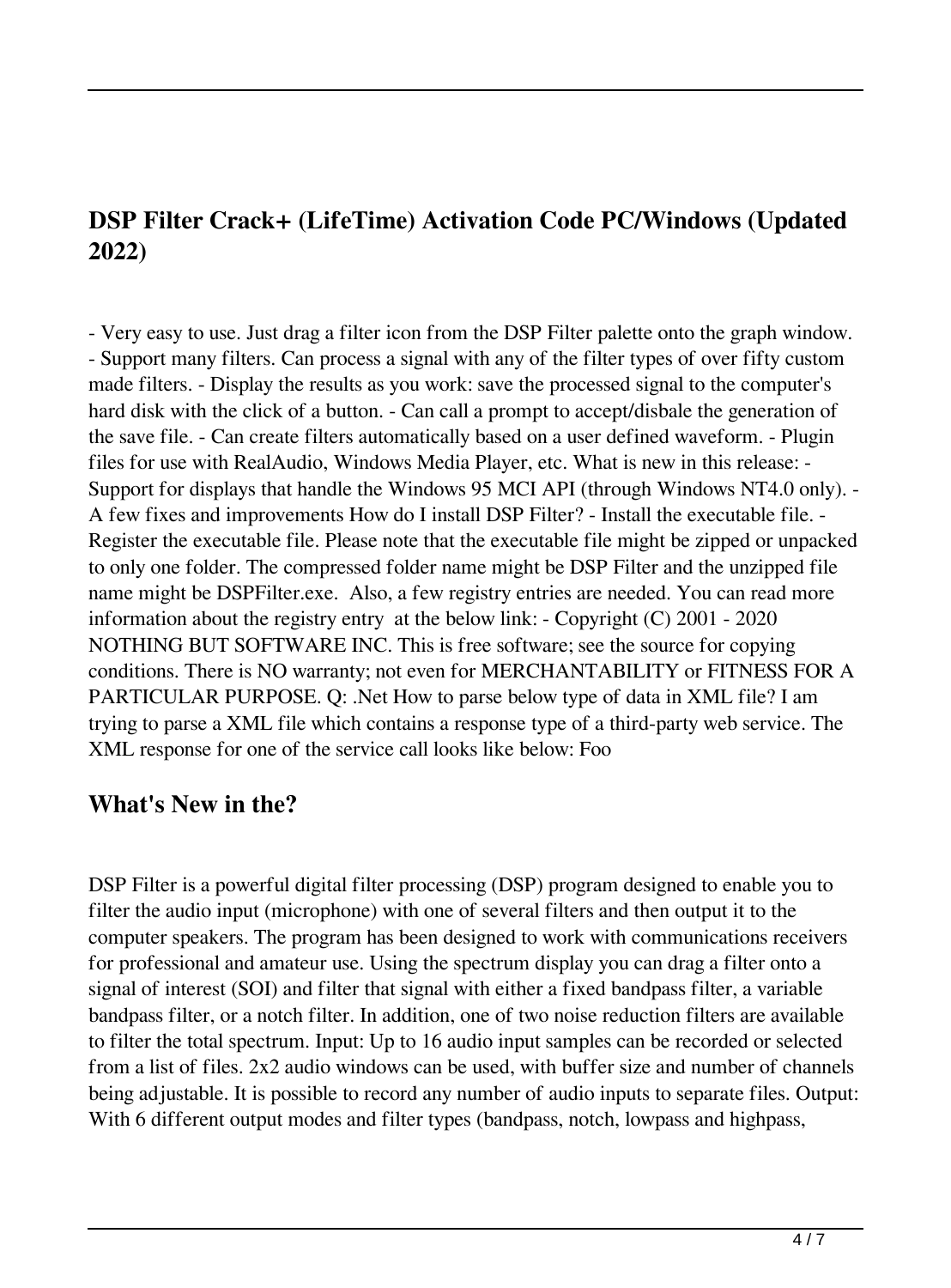Butterworth, Bessel and Gaussian), you can output to your computer speakers, using stereo or mono, mix or multiplex output. Filter Types: Select: 1. Multi select: You can select the type and number of filters to use at once. 2. Fixed Bandpass: Fixed bandpass filters are filters that have a fixed center frequency, while the bandwidth of the filter varies with the frequency. 3. Variable Bandpass: Variable bandpass filters are filters that have a fixed bandwidth, while the center frequency of the filter varies with the frequency. 4. Fixed Notch: Fixed notch filters are filters that have a fixed center frequency. 5. Variable Notch: Variable notch filters are filters that have a fixed center frequency. 6. High Pass: High pass filters are filters that act only on frequencies higher than a certain specified frequency. 7. Low Pass: Low pass filters are filters that act only on frequencies lower than a certain specified frequency. 8. Band Pass Butterworth: Band pass butterworth filters are filters that act only on frequencies between a specified center frequency (f1) and a specified high frequency (f2). 9. Band Pass Bessel: Band pass Bessel filters are filters that act only on frequencies between a specified center frequency (f1) and a specified high frequency (f2). 10. Band Pass Gaussian: Band pass gaussian filters are filters that act only on frequencies between a specified center frequency (f1) and a specified high frequency (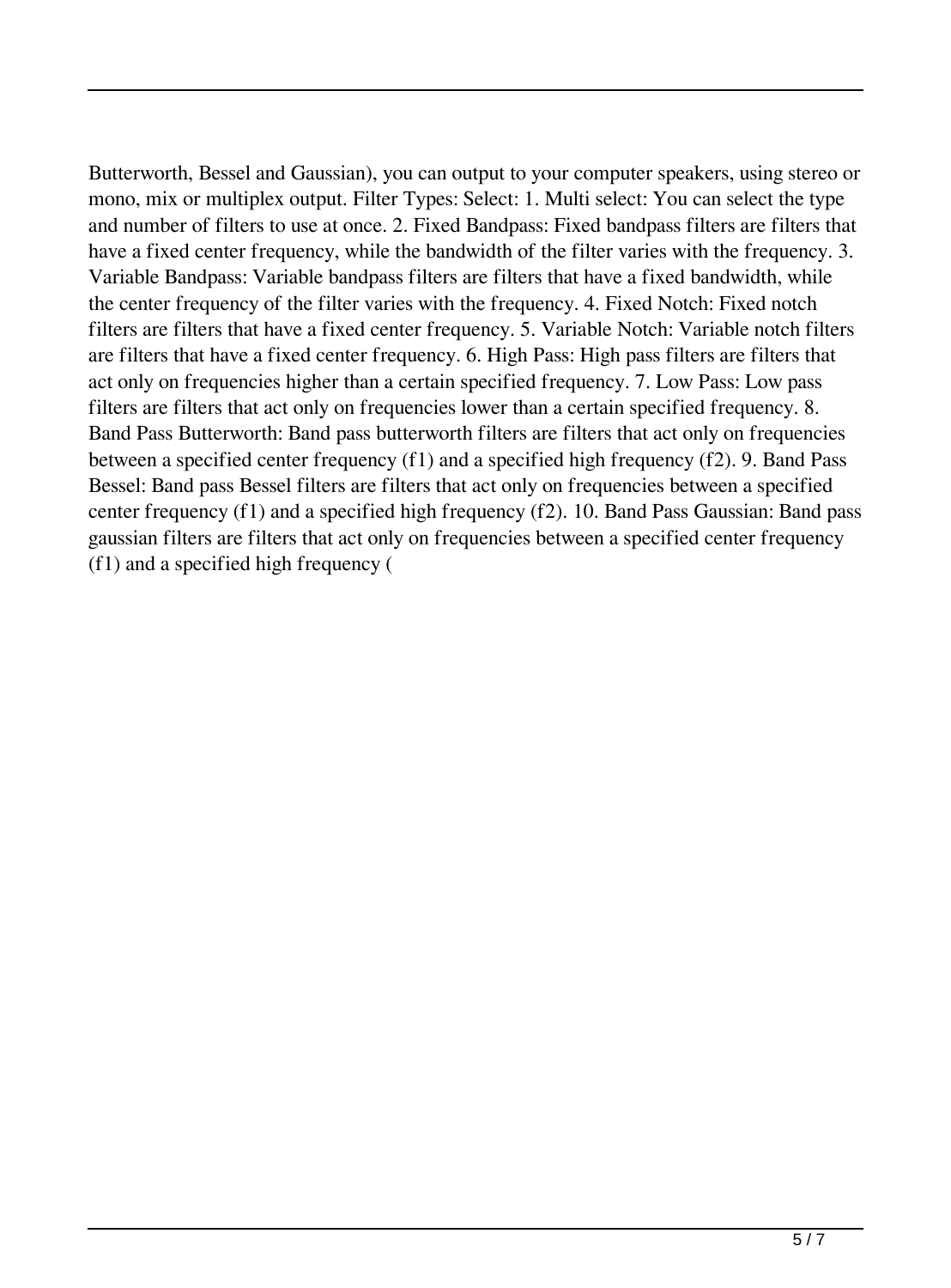## **System Requirements:**

OS: Windows 7/8/8.1/10 Processor: 1.8 GHz dual-core Intel Pentium processor or equivalent RAM: 512 MB RAM Graphics: Direct3D9 compatible graphics card, 64 MB of RAM DirectX: Version 9.0c Network: Broadband Internet connection Storage: 800 MB available space Sound Card: DirectX 9.0c compatible Sound Card Additional Notes: Subtitles are provided in English only. Signed in version does not

[https://karydesigns.com/wp-](https://karydesigns.com/wp-content/uploads/2022/06/PCKeeper_Antivirus_PRO_Crack_.pdf)

[content/uploads/2022/06/PCKeeper\\_Antivirus\\_PRO\\_Crack\\_.pdf](https://karydesigns.com/wp-content/uploads/2022/06/PCKeeper_Antivirus_PRO_Crack_.pdf) [https://www.sdssocial.world/upload/files/2022/06/mtKreH5OPJRgNZpSfZCN\\_23\\_a04816a](https://www.sdssocial.world/upload/files/2022/06/mtKreH5OPJRgNZpSfZCN_23_a04816a1c31ed534e5b1f8ed6e181c8d_file.pdf)

[1c31ed534e5b1f8ed6e181c8d\\_file.pdf](https://www.sdssocial.world/upload/files/2022/06/mtKreH5OPJRgNZpSfZCN_23_a04816a1c31ed534e5b1f8ed6e181c8d_file.pdf)

<https://gametimereviews.com/musictime-deluxe-crack-win-mac-updated-2022/>

https://startclube.net/upload/files/2022/06/Pxtnyea1Pc5b3PcmOcZy\_23\_5bb58c050832ab3d [860e9364a8bf6179\\_file.pdf](https://startclube.net/upload/files/2022/06/Pxtnyea1Pc5b3PcmQcZy_23_5bb58c050832ab3d860e9364a8bf6179_file.pdf)

[https://l1.intimlobnja.ru/sidify-apple-music-converter-crack-free-download-pc](https://l1.intimlobnja.ru/sidify-apple-music-converter-crack-free-download-pc-windows-2022/)[windows-2022/](https://l1.intimlobnja.ru/sidify-apple-music-converter-crack-free-download-pc-windows-2022/)

<https://colonialrpc.com/advert/opennumismat-crack/>

<https://lifeacumen.com/2022/06/j2mod-free-license-key-free-latest/>

[https://www.bizzmreza.com/wp-content/uploads/2022/06/SweatShop\\_Timer.pdf](https://www.bizzmreza.com/wp-content/uploads/2022/06/SweatShop_Timer.pdf)

<https://www.synergyatwork.be/fr-be/system/files/webform/visitor-uploads/davmerc628.pdf> <https://omidsoltani.ir/239871/clearsight-antivirus-crack-license-code-keygen-latest.html> [http://love.pinkjelly.org/upload/files/2022/06/OFBS4jgnk8U8fWkT4J7C\\_23\\_5bb58c05083](http://love.pinkjelly.org/upload/files/2022/06/OFBS4jgnk8U8fWkT4J7C_23_5bb58c050832ab3d860e9364a8bf6179_file.pdf)

[2ab3d860e9364a8bf6179\\_file.pdf](http://love.pinkjelly.org/upload/files/2022/06/OFBS4jgnk8U8fWkT4J7C_23_5bb58c050832ab3d860e9364a8bf6179_file.pdf)

[https://www.yatrdu.org/advert/capetools-quanttools-xl-crack-with-license-key-for-pc](https://www.yatrdu.org/advert/capetools-quanttools-xl-crack-with-license-key-for-pc-final-2022/)[final-2022/](https://www.yatrdu.org/advert/capetools-quanttools-xl-crack-with-license-key-for-pc-final-2022/)

[https://www.plori-sifnos.gr/wp-content/uploads/2022/06/Fruity\\_Apples\\_Crack\\_\\_.pdf](https://www.plori-sifnos.gr/wp-content/uploads/2022/06/Fruity_Apples_Crack__.pdf) <https://sahabhaav.com/movie-sleep-timer-crack-activator-3264bit/>

<http://tuscomprascondescuento.com/?p=36040>

<http://freemall.jp/ssis-wait-task-crack-serial-key-download-latest.html>

<https://touky.com/basic-guitar-tuner/>

[https://jomshopi.com/30bd44cc13fa7a30ad813cde1638c46c0edaa38936cbedbaaec9e88888d](https://jomshopi.com/30bd44cc13fa7a30ad813cde1638c46c0edaa38936cbedbaaec9e88888dcad22year30bd44cc13fa7a30ad813cde1638c46c0edaa38936cbedbaaec9e88888dcad22/30bd44cc13fa7a30ad813cde1638c46c0edaa38936cbedbaaec9e88888dcad22monthnum30bd44cc13fa7a30ad813cde1638c46c0edaa38936cbedbaaec9e88888dcad22/30bd44cc13fa7a30ad813cde1638c46c0edaa38936cbedbaaec9e88888dcad22day30bd44cc13fa7a30ad813cde1638c46c0edaa38936cbedbaaec9e88888dcad22/30bd44cc13fa7a30ad813cde1638c46c0edaa38936cbedbaaec9e88888dcad22postname30bd44cc13fa7a30ad813cde1638c46c0edaa38936cbedbaaec9e88888dcad22/) [cad22year30bd44cc13fa7a30ad813cde1638c46c0edaa38936cbedbaaec9e88888dcad22/30bd](https://jomshopi.com/30bd44cc13fa7a30ad813cde1638c46c0edaa38936cbedbaaec9e88888dcad22year30bd44cc13fa7a30ad813cde1638c46c0edaa38936cbedbaaec9e88888dcad22/30bd44cc13fa7a30ad813cde1638c46c0edaa38936cbedbaaec9e88888dcad22monthnum30bd44cc13fa7a30ad813cde1638c46c0edaa38936cbedbaaec9e88888dcad22/30bd44cc13fa7a30ad813cde1638c46c0edaa38936cbedbaaec9e88888dcad22day30bd44cc13fa7a30ad813cde1638c46c0edaa38936cbedbaaec9e88888dcad22/30bd44cc13fa7a30ad813cde1638c46c0edaa38936cbedbaaec9e88888dcad22postname30bd44cc13fa7a30ad813cde1638c46c0edaa38936cbedbaaec9e88888dcad22/) [44cc13fa7a30ad813cde1638c46c0edaa38936cbedbaaec9e88888dcad22monthnum30bd44cc](https://jomshopi.com/30bd44cc13fa7a30ad813cde1638c46c0edaa38936cbedbaaec9e88888dcad22year30bd44cc13fa7a30ad813cde1638c46c0edaa38936cbedbaaec9e88888dcad22/30bd44cc13fa7a30ad813cde1638c46c0edaa38936cbedbaaec9e88888dcad22monthnum30bd44cc13fa7a30ad813cde1638c46c0edaa38936cbedbaaec9e88888dcad22/30bd44cc13fa7a30ad813cde1638c46c0edaa38936cbedbaaec9e88888dcad22day30bd44cc13fa7a30ad813cde1638c46c0edaa38936cbedbaaec9e88888dcad22/30bd44cc13fa7a30ad813cde1638c46c0edaa38936cbedbaaec9e88888dcad22postname30bd44cc13fa7a30ad813cde1638c46c0edaa38936cbedbaaec9e88888dcad22/)